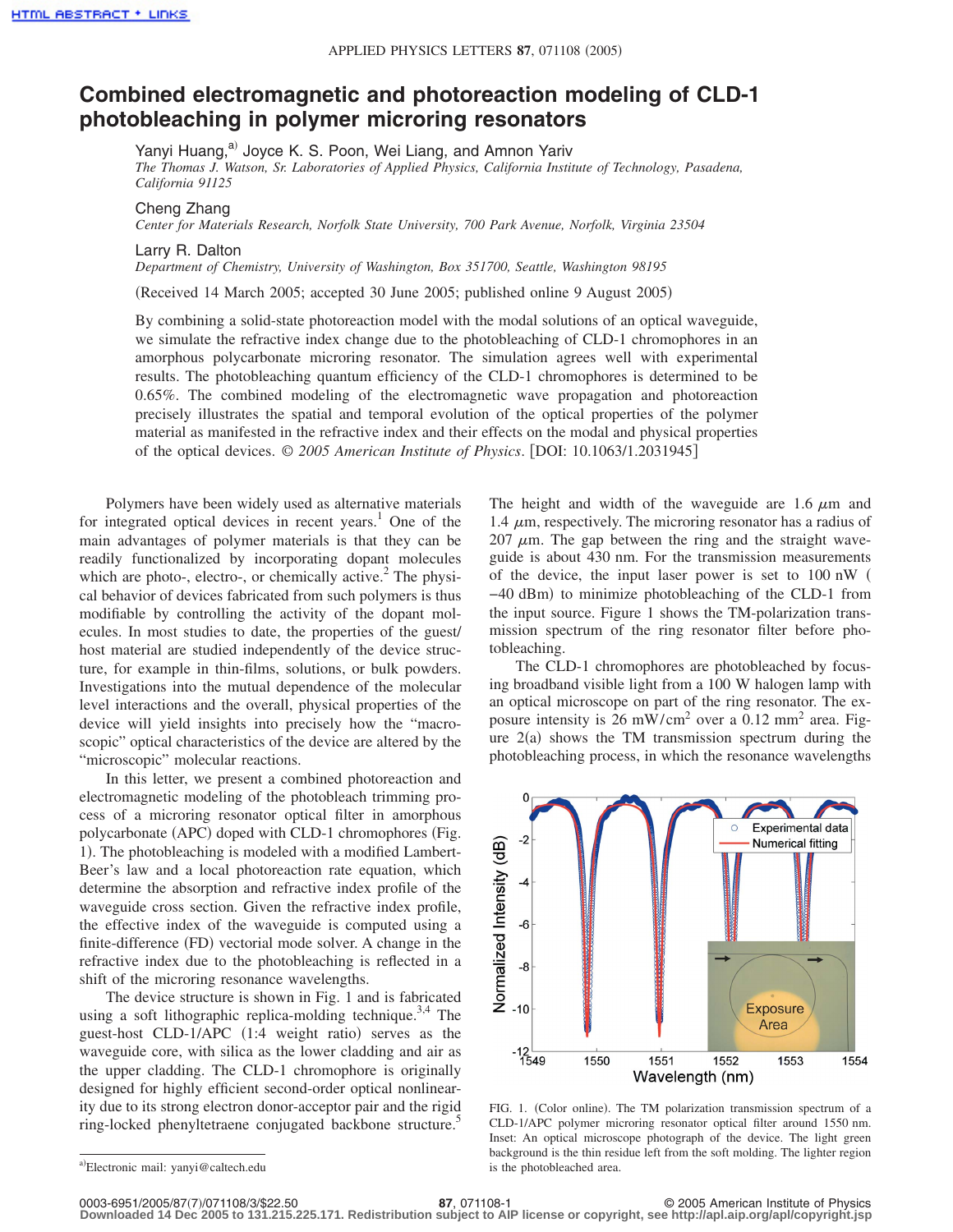

FIG. 2. (Color online). (a) The measured transmission spectra of the CLD- $1/APC$  microring resonator as a function of the photobleaching time.  $(b)$ Experimental data (circle) and the numerical fitting (line) using the photoreaction model of the resonance shift as a function of the photobleaching time.

are blueshifted. As shown in Fig. 2(b), the maximum shift of the resonance wavelengths is about −9 nm, indicating that this photobleaching method is highly effective for the postfabrication trimming of ring resonators.<sup>6,7</sup> In this work, we model the photobleaching process to explain the trend in the observed resonance shift and refractive index change.

To compare the photoreaction modeling with the measured resonance shift, we relate the resonance shift with the effective index ( $n_{\text{eff}}$ ) change,

$$
\frac{\Delta\lambda_{\rm res}}{\lambda_{\rm res}} = \eta \frac{\Delta n_{\rm eff}}{n_{\rm eff}},\tag{1}
$$

where  $\eta$  is the fraction of the ring resonator circumference that is photobleached. Given the waveguide dimensions,  $n_{\text{eff}}$ is solely determined by the refractive index of the waveguide cross-section. However,  $n_{\text{eff}}$  cannot be directly obtained from the measured transmission spectrum of the ring resonator primarily due to waveguide dispersion which is dominant over material dispersion in our structures. For a fixed roundtrip length, the measured free spectral range (FSR) gives the group index  $(n_g)$ , not  $n_{\text{eff}}$ , of the resonator waveguide.<sup>8</sup> However, by determining the waveguide dispersion using a mode-

$$
n_{\text{eff}}(\lambda) = n_g(\lambda) + \lambda \frac{dn_{\text{eff}}(\lambda)}{d\lambda}.
$$
 (2)

In our experiment,  $\eta = 0.38$ , the refractive index of APC/ CLD-1 is 1.595, and  $n_g$  and  $n_{\text{eff}}$  before the photobleaching are 1.6504 and 1.4814, respectively.

As the CLD-1 is photobleached in the waveguide, the position- and time-dependent change in the concentrations of the unbleached chromophores and bleaching products results in a time-dependent refractive index and absorption gradient in the waveguide. The refractive index at a particular position of the partially bleached CLD-1/APC polymer waveguide can be expressed as<sup>9</sup>

$$
n(z,t) = \sqrt{(n_0^2 - n_\infty^2)C(z,t)/C(z,t=0) + n_\infty^2},
$$
\n(3)

where  $n_0$  and  $n_\infty$  are the refractive indices of the CLD-1/APC polymer before and after the complete photobleaching respectively,  $C(z, t)$  is the concentration of the unbleached CLD-1 chromophore at waveguide depth *z* at photobleaching time *t*.  $z=0$  is the top of the waveguide at the polymer/air interface and  $z=1.6 \mu m$  is bottom at the polymer/substrate interface. From the measured transmission spectra,  $n_0$  $= 1.595$  and  $n_{\infty} = 1.568$ , leaving  $C(z, t)$  as the only unknown in Eq. (3).  $C(z, t)$  is thus the essential parameter to be determined from the photoreaction model.

The photobleaching of CLD-1 is due to photo-oxidation of the chromophore with singlet oxygen in the presence of an optical excitation.<sup>5,10</sup> In the APC matrix, this process can be regarded as a solid-state photoreaction<sup>11–13</sup> (the glass transition temperature of APC is  $\sim$  150 °C), in which the reactants and products cannot diffuse. As the bleaching light is illuminated from the top, the reactants closer to the top surface of the waveguide will be bleached faster than those further away. These variations are described by local reaction rate equations to be discussed below.

To model the photobleaching process, we need a relationship between the intensity of the bleaching illumination and the concentration of the reactant. Since the photobleached product is nearly transparent, we model the absorption of the illuminating light with the Lambert-Beer's law<sup>11</sup> and  $C(z, t)$  is described by a local photoreaction rate equation. However, since the photobleaching in our demonstration is from a broadband optical source, we introduce a wavelength dependence to the conventional Lambert-Beer's law for monochromatic absorption and the local photoreaction rate equations to arrive at the coupled equations:

$$
\frac{dI(z,t,\lambda)}{dz} = -C(z,t)\epsilon(\lambda)I(z,t,\lambda),\tag{4}
$$

$$
\frac{dC(z,t)}{dt} = -\phi C(z,t) \int \epsilon(\lambda) I(z,t,\lambda) d\lambda, \qquad (5)
$$

where  $\epsilon(\lambda)$  is the molecular absorptivity, *z* is the depth of the waveguide,  $C(z, t)$  is defined in Eq. (3),  $\phi$  is the photobleaching reaction quantum efficiency, and  $I(z, t, \lambda)$  is the monochromatic radiation intensity (mole of photons cm<sup>-2</sup> s<sup>-1</sup>). To simplify the calculations, we have assumed the photobleaching quantum efficiency is independent of the illumination wavelength. For the initial and boundary conditions of Eqs. (4) and (5),  $I(z=0, t=0, \lambda)$  is determined from the measured spectrum of the broadband source and  $C(z=0, t=0)$  is known

solver,  $n_{\text{eff}}$  can be extrapolated from  $n_e$ , since from the weight ratio of CLD-1:APC. The molar absorptivity<br>Downloaded 14 Dec 2005 to 131.215.225.171. Redistribution subject to AIP license or copyright, see http://a